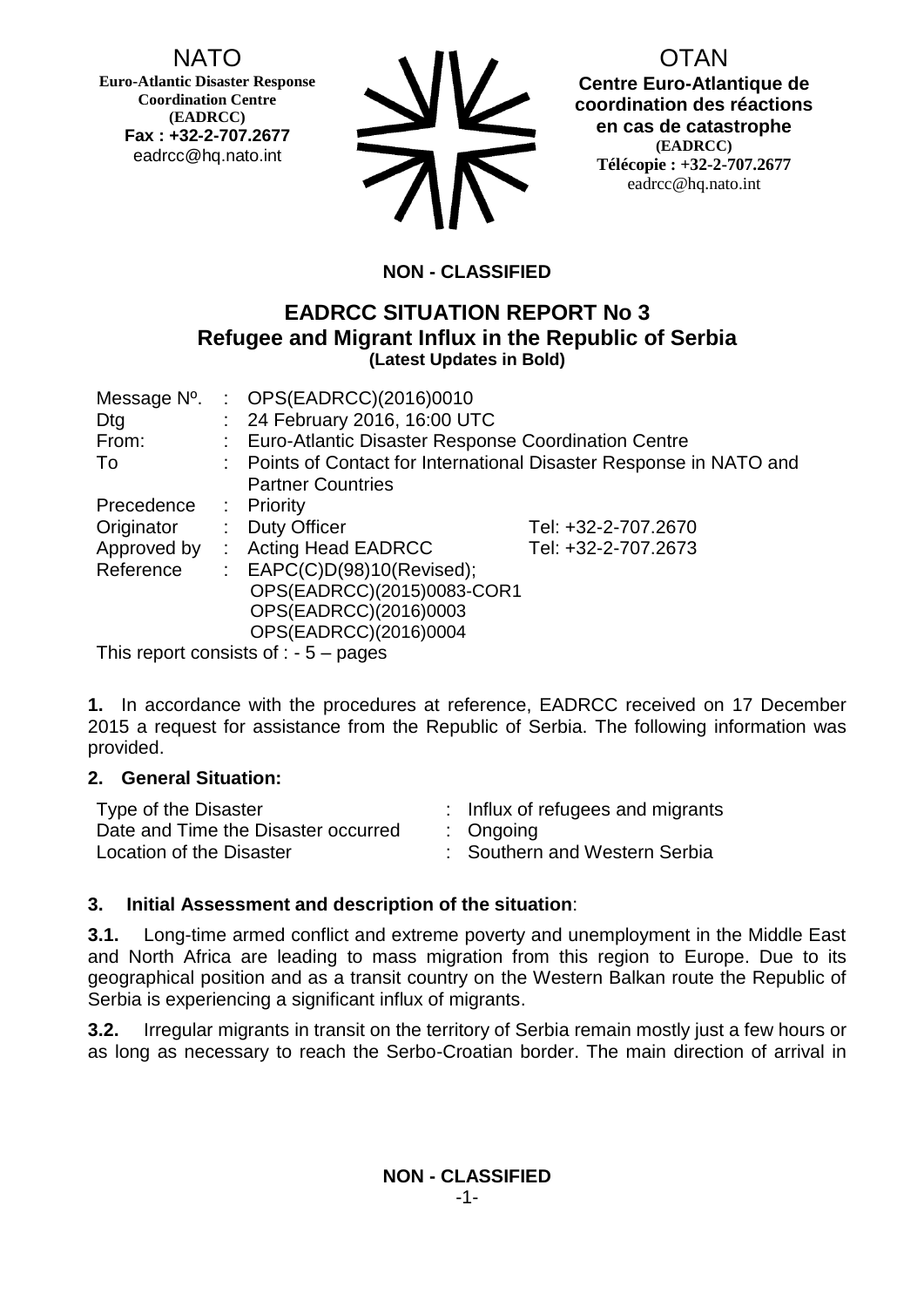

Serbia is from the former Yugoslav Republic of Macedonia<sup>1</sup>. The main route of migration flow goes to Croatia, primarily to the border crossings of Šid, Sot and Berkasovo.

**3.3.** Since the beginning of 2015, approximately 600.000 people crossed the state border with the former Yugoslav Republic of Macedonia<sup>1</sup> of which the largest number of nationals are from Syria and Afghanistan. Over 50 percent of the total number of migrants are from Syria, while approximately 30% of them are from Afghanistan; with regard to gender over 70 percent of migrants passing through Serbia are male.

**3.4.** Between 15 January and 3 February 2016, over 63.000 irregular migrants were registered in Serbia. The rate of approximately 2.500 arrivals per day remains unchanged since December 2015.

### **4. National resources available for disaster response and measures taken:**

**4.1.** In order to cope with the constant arrival of refugees and migrants transiting through the country, the Government of Serbia has decided to open an additional reception centre in Bujanovac, some 30km north of Presevo. Transport from the southern border to the reception centres in Presevo and Bujanovac is facilitated by train.

**4.2.** The Serbian Ministry of Labour and Social Affairs and the Commissariat for Refugees and Migration are the primary responsible authorities for migrants. They presented a Crisis Response Plan to the Government of the Republic of Serbia, which was adopted by the Serbian Government at the beginning of September 2015.

**4.3.** Representatives from the Ministry of Interior, Commissariat for Refugees and Migration, Ministry of Health, Ministry of Labour and Social Affairs and other relevant organizations provide assistance to the migrants in all reception centres in Serbia. Aside from the regular capacities of the Commissariat for Refugees and Migration of the Republic of Serbia in five existing accommodation centres (Banja Koviljaca, Bogovadja, Sjenica, Tutin, Krnjaca) with 810 beds, capacities in these centres were further expanded to 1,010 beds at present to cope with an increased influx of migrants.

**4.4.** Due to the overstretched national capacities and in light of the winter season additional humanitarian assistance is necessary.

**4.5.** In order to respond to the increasing influx of migrants and to ensure additional capacities for their accommodation both across the route of movement, and in case of prolonged stay, additional transit centres (Presevo, Sid, Sombor, Kikinda, Subotica, Bosilegrad, Dimtrovgrad, Negotin, Pirot, Zajecar, Bujanovac) will be opened as soon as possible.

#### **5. Assistance provided by Allied and partner nations and International organizations:**

**5.1** On 21 September 2015 the Republic of Serbia activated the Union Civil Protection Mechanism for help in coping with migrant crisis. Nine EU countries have so far provided humanitarian assistance.

**5.2** On 22 January 2016, Portugal offered 300 sets of bed clothes and 20 winter tents for 6-8 persons in response to the request circulated by the EADRCC. Serbia has accepted this offer.

<sup>1</sup> <sup>1</sup> Turkey recognizes the Republic of Macedonia with its constitutional name.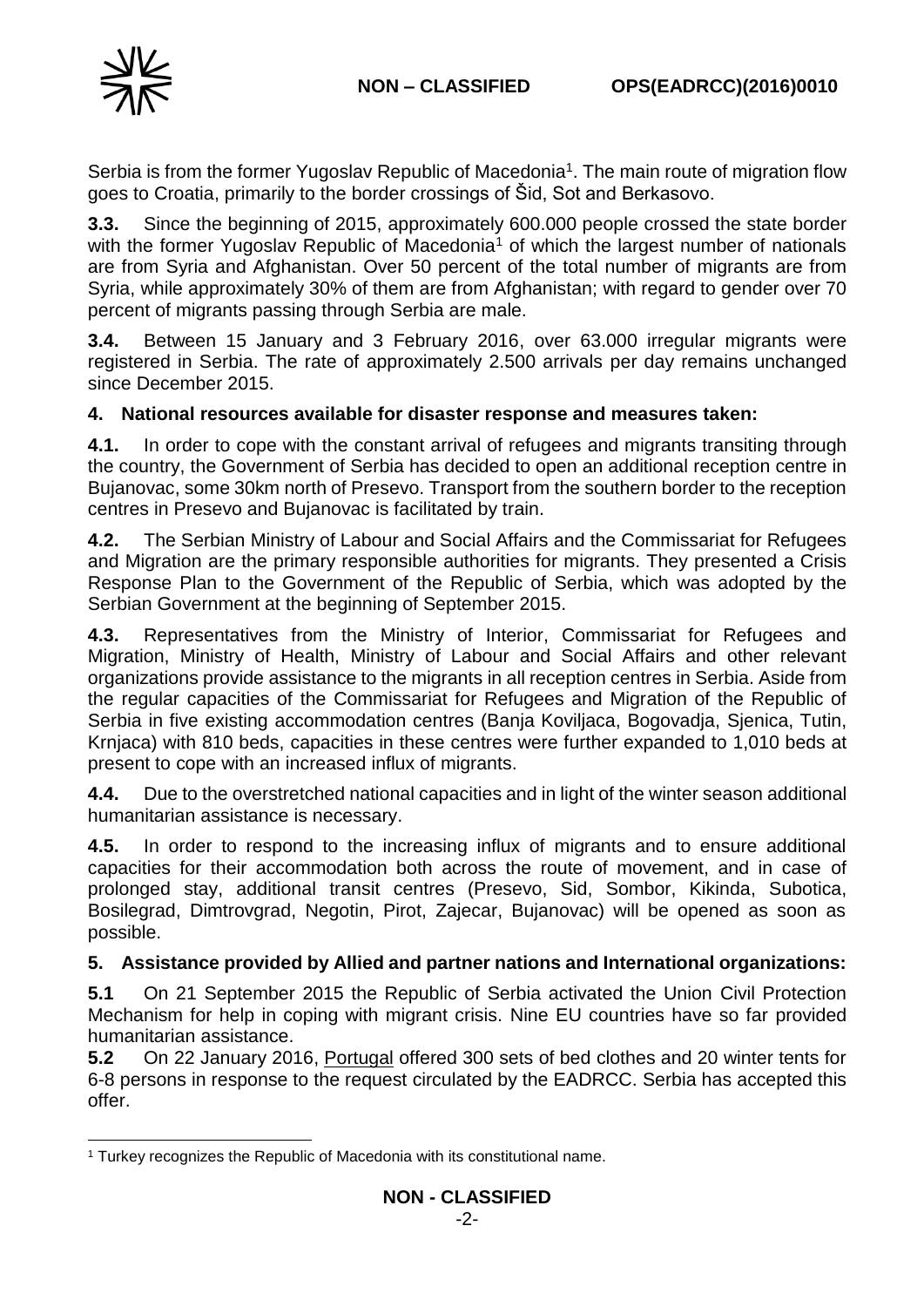

**5.3** On 4 February 2016, The Netherlands **delivered** 3.850 sleeping bags and **4 ambulances** through the EU Civil Protection Mechanism.

**5.4 On 8 February 2016, United Kingdom offered 276 tents through the EU Civil Protection Mechanism.** 

**5.5 The United States has provided two shipments of humanitarian supplies to the Serbian Red Cross to support Serbia. These deliveries, made on 26 January and 1 February 2016 included:**

| No.            | <b>Item</b>                         | Quantity     |
|----------------|-------------------------------------|--------------|
| 1              | Generators (30kW)                   | 4            |
| $\mathbf 2$    | <b>Tents</b>                        | 36           |
| 3              | <b>Mattresses</b>                   | 64           |
| 4              | <b>Sleeping bags (extreme cold)</b> | 400          |
| 5              | Cots                                | 125          |
| 6              | <b>Space heaters</b>                | 50           |
| $\overline{7}$ | <b>Blankets</b>                     | 88           |
| 8              | <b>Folding chairs</b>               | 3            |
| 9              | <b>Folding table</b>                | 4            |
| 10             | <b>Food Trays</b>                   | 163          |
| 11             | <b>Trash cans</b>                   | 115          |
| 12             | Solid waste bags                    | 206 boxes    |
| 13             | <b>Bath towels</b>                  | 600          |
| 14             | <b>Infant strollers</b>             | $\mathbf{2}$ |

**6.** The following requirements for international assistance have been identified as still needed:

| No.            | <b>Items</b>                 | <b>QTY</b>      | <b>QTY</b> offered   | <b>QTY still</b> |
|----------------|------------------------------|-----------------|----------------------|------------------|
|                |                              | <b>Required</b> |                      | needed           |
|                | Mobile showers               | 40              |                      | 40               |
| $\overline{2}$ | Mobile toilets               | 40              |                      | 40               |
| 3              | Mobile kitchens              | 20              |                      | 20               |
| $\overline{4}$ | Pillow                       | 8.000           |                      | 8.000            |
| 5              | Bed clothes (sets)           | 8.000           | 300                  | 7.700            |
| 6              | Sleeping bags                | 3.000           | $3.850 + 400 = 4250$ |                  |
| $\overline{7}$ | Pads                         | 3.000           |                      | 3.000            |
| 8              | Container for accommodation  | 34              |                      | 34               |
|                | of persons                   |                 |                      |                  |
| 9              | Protective gloves            | 24.000          |                      | 24.000           |
| 10             | Protective masks             | 35.000          |                      | 35.000           |
| 11             | Diesel generators min. 6kW   | 10              | 4(30kW)              | 6                |
| 12             | Electric mud pumps 5 kW, 40- | 4               |                      | 4                |
|                | 50 I per second              |                 |                      |                  |
| 13             | Winter tents -240m2          | 30              |                      | 30               |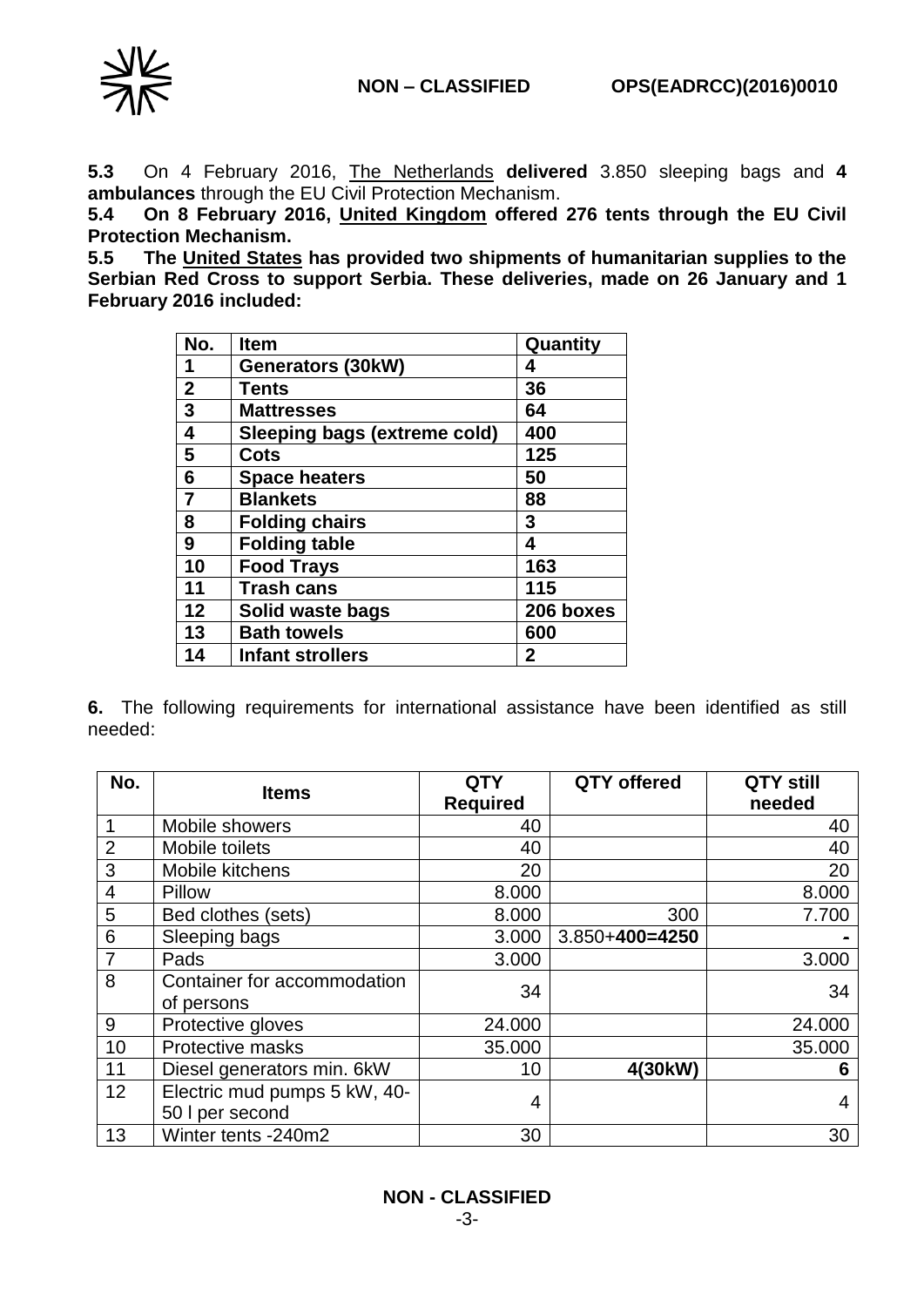

| No. | <b>Items</b>                     | <b>QTY</b>      | <b>QTY offered</b>   | QTY still       |
|-----|----------------------------------|-----------------|----------------------|-----------------|
|     |                                  | <b>Required</b> |                      | needed          |
| 14  | Winter tents for 6-8 persons     | 200             | $20+276+36=332$      |                 |
| 15  | Living containers with heating   | 200             |                      | 200             |
| 16  | Sanitary containers (equipped    | 60              |                      | 60              |
|     | with toilets and showers)        |                 |                      |                 |
| 17  | Heaters for tents on solid fuels | 300             | 50                   | 250             |
| 18  | Rubber boots - knee high         | 4.000 pairs     |                      | 4.000 pairs     |
| 19  | Disposable raincoats (PVC)       | 80.000          |                      | 80.000          |
| 20  | Foldable beds with mattresses    | 1.000           |                      | 1.000           |
| 21  | <b>Bunkbeds with mattresses</b>  | 4.000           | <b>46 mattresses</b> | 4.000           |
| 22  | Hygenic kits                     | 4.000           |                      | 4.000           |
| 23  | Terrain 4x4 vehicles             | 25              |                      | 25              |
| 24  | Mini vans                        | 12              |                      | 12              |
| 25  | <b>Buses</b>                     | 4               |                      | 4               |
| 25  | Ambulances                       | 5               | 4                    |                 |
| 26  | Oil                              | 10 <sub>t</sub> |                      | 10 <sub>t</sub> |
| 27  | Diesel Fuel                      | 10 <sub>t</sub> |                      | 10 <sub>t</sub> |
| 28  |                                  | locomotive +    |                      | locomotive + 2- |
|     | Train                            | 2-3 wagons      |                      | 3 wagons        |

# **7. Points of Entry:**

Border crossings at Batrovci (CRO- SRB) and Horgoš (HU-SRB)